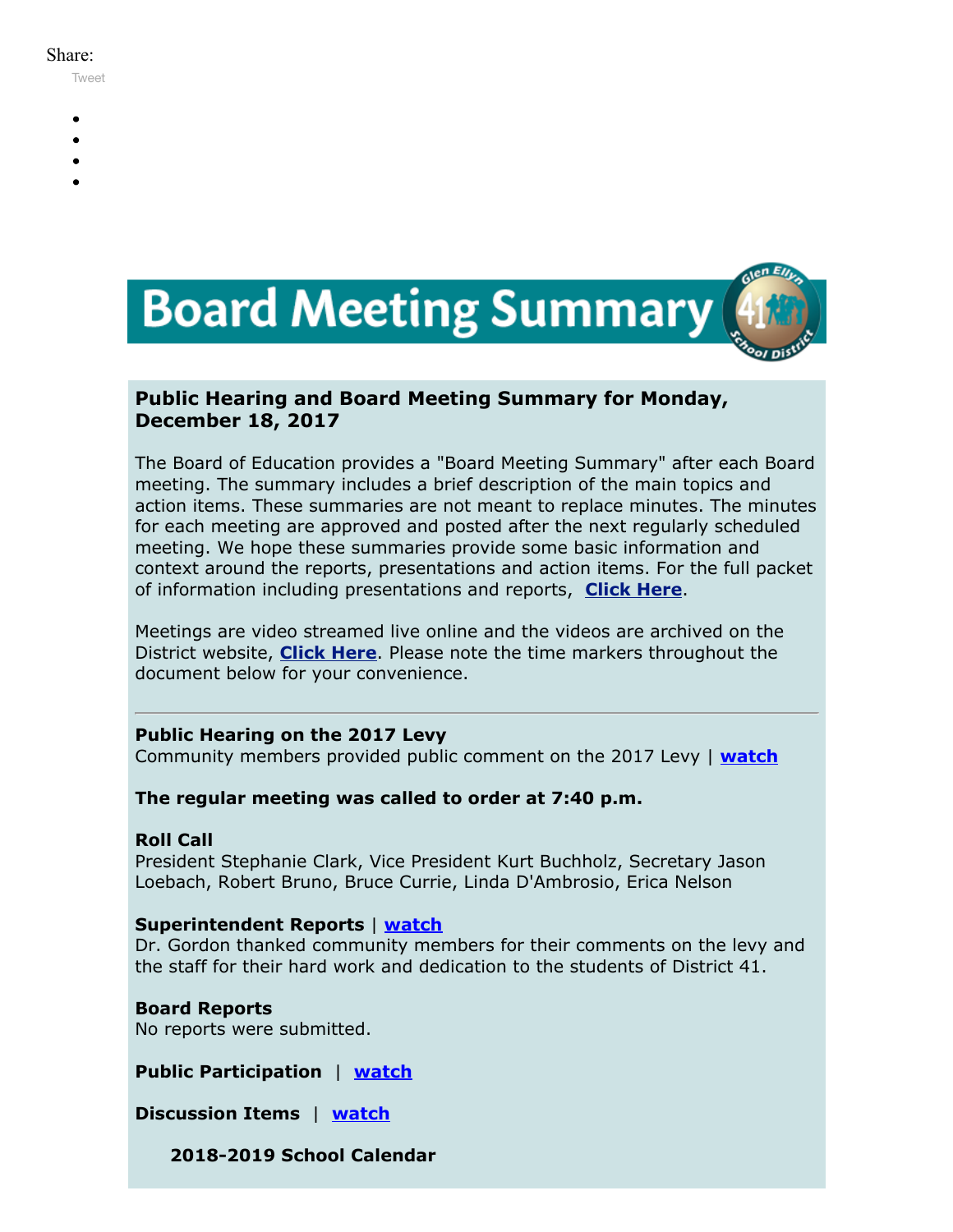Dr. Gordon provided an overview of the draft 2018-2019 school calendar. He noted the calendar has been drafted in order to maximize calendar options to accommodate construction. The Board will take action on the calendar at the next board meeting.

**District 41 FY 2017 Levy** - Dr. Gordon provided administration's rationale for the recommendation to maximize the levy. In addition, Assistant Superintendent of Finance, Facilities and Operations Eric DePorter provided a final overview and answered questions from the Board related to the 2017 Levy.

### **Action Items** | **[watch](https://youtu.be/ZaxW6JmBmOk?t=2h28m40s)**

#### **Consent Agenda**

The December 4, 2017 regular meeting minutes were pulled from the consent agenda and considered separately.

Personnel Report Employment Recommendations Finance, Facilities & Operations: Treasurer's Report Investment Schedule Monthly Revenue/Expenditure Summary Report Summary of Bills and Payroll Vandalism Report Disposal of Surplus Property FOIA Report School District Payment Order - November 28, 2017 - December 11, 2017 Board Meeting Minutes December 4, 2017 - Regular Meeting Minutes December 4, 2017 - Closed Meeting Minutes

Voted yes: Clark, Buchholz, Loebach, Bruno, Currie, D'Ambrosio, Nelson

Board Meeting Minutes of December 4, 2017 Voted yes: Clark, Buchholz, Loebach, Bruno, Currie, D'Ambrosio, Nelson

#### **Superintendent Recommendations** | **[watch](https://youtu.be/ZaxW6JmBmOk?t=2h32m08s)**

**Churchill Donation:** The District received a donation for Churchill from an anonymous donor for a Ga-Ga Ball Play area. Board policy requires Board approval.

Voted yes: Clark, Buchholz, Loebach, Bruno, Currie, D'Ambrosio, Nelson

**Approval of Professional Services Contract for a Licensed Practical Nurse with Sunbelt Staffing Agency:** The Board approved a contract for a Licensed Practical Nurse to support students who need additional medical support during the school day.

Voted yes: Clark, Buchholz, Loebach, Bruno, Currie, D'Ambrosio, Nelson

**Board Policy Revisions - Second Reading and Adoption:** The Board approved board policy revisions originally discussed on November 6, 2017. Mrs. Clark read a statement acknowledging the due diligence of the Board and